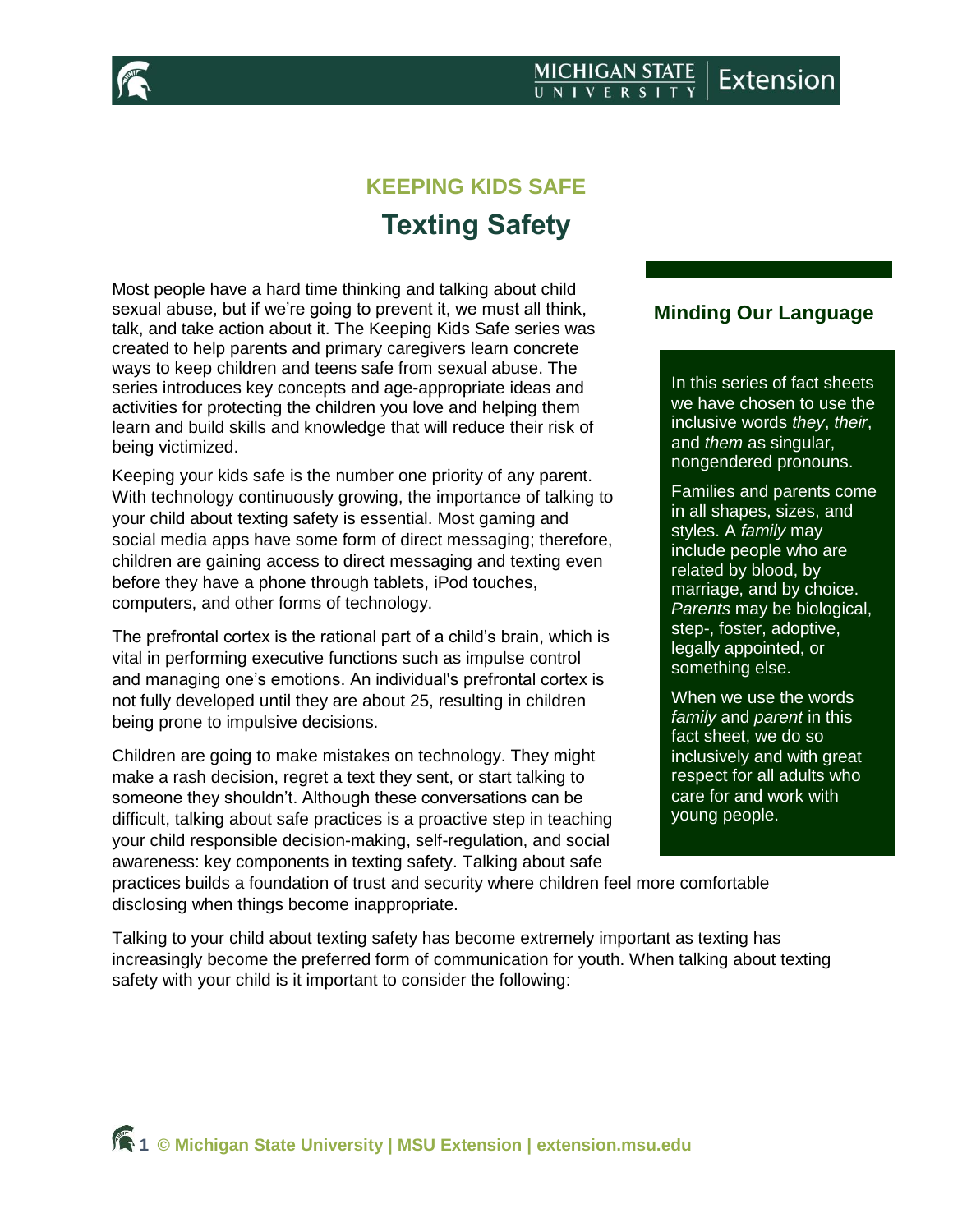

# **Do your research**

A parent cannot understand the possible dangers of texting on a specific app if they do not know what it is. Part of teaching your child about safe practices for texting is educating yourself on the social media apps and sites your kids can text or direct message on. In most social media outlets, there are ways to direct message with other individuals. Downloading the applications that your child is using is a great start to educating yourself on the various types of social media as well as their various guidelines and restrictions. The more informed you are about what your child is able to do on the application, the better you can teach them safe practices.

#### **Have this conversation early and often**

Think early about the expectations you have about texting safety for your child. Young children often use tablets, and texting and direct messaging can happen on tablets too. If you allow your child to use a tablet for games or various apps, be aware of the access to messaging the various applications have. Additionally, looking into the privacy settings of the apps is a key protective factor in ensuring your young child's safety. For young children, parental controls are a great option if possible. Don't make this a "one-and-done" conversation. Continue to talk to your child about your expectations and changes to your rules or routines about texting.

### **Remind your child that what they send out is permanent**

Although texting and direct messaging is a great way of staying in touch with people, it also leaves behind a *digital footprint*—the path of data that one leaves behind using the internet (Netsafe, 2021). Your digital footprint includes your internet searches, text messages, posts uploaded to social media, websites visited, and much more. Once this data is uploaded, it is permanently on the internet, even if it is deleted.

This aspect of permanence, even when something appears to be deleted, can be challenging for youth. For many people, once something is out of sight, it is out of mind. For example, if a child is texting on Snapchat and direct messages (dms) an inappropriate picture or text, at first it appears to be automatically deleted after the viewer opens the message. However, there are many options to save this photo before it is deleted. Someone can screenshot the picture using their own personal phone or take a photo on someone else's phone.

A Pew Research Center (2009) national survey study found that 15% of youth ages 12 to 17 received sexually suggestive nude or fully nude photos on their cellphones. Additionally, 4% of the sample reported to have sent sexually suggestive nude photos of themselves by text message. As the data shows, youth are sending and receiving inappropriate pictures at all ages. The danger of this is that these pictures can be forwarded to others or saved on the receiver's phone. There are several ways to screenshot texts and photos that are supposed to be automatically deleted including applications that allow individuals to open and screenshot these pictures without the sender being notified.

**2 © Michigan State University | MSU Extension | [extension.msu.edu](https://www.canr.msu.edu/outreach/)**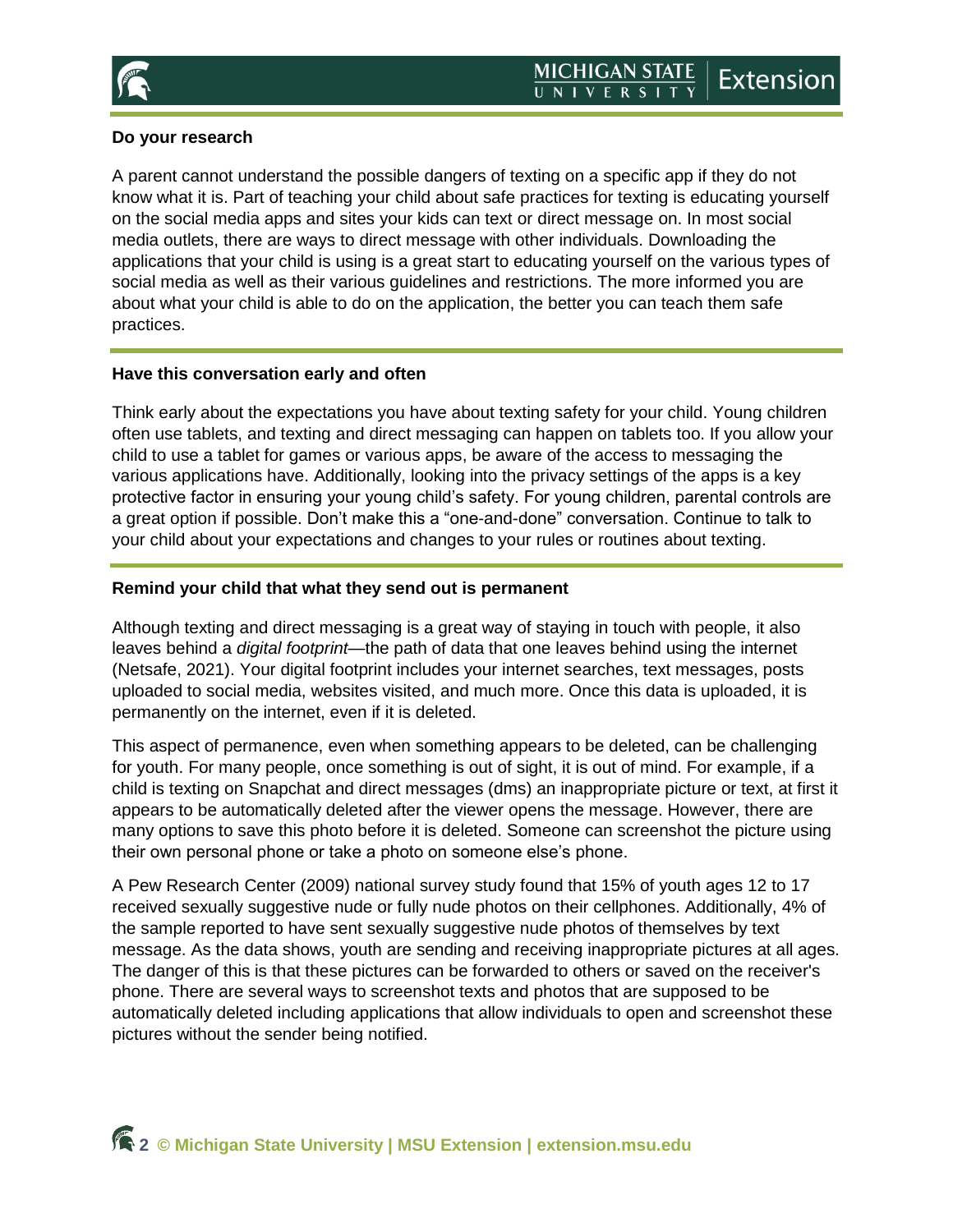

Sending a message over text is like squeezing the toothpaste out of the tube. Once you send it out you cannot take it back. Using this visual representation is a good way to paint the picture of the impact texting can have on youth's digital footprint and safety.

# **Encourage open communication with your child**

Keeping the lines of communication open with youth is a key protective factor in keeping your child safe virtually. Open communication gives parents the opportunity to provide advice and guidance and allows kids to disclose their emotions. Having open conversations about texting safety and the potential risks that come from developing a harmful digital footprint will equip your child with the tools to make responsible decisions around texting on social media and their phone in the future. Talk about their texting engagement, ask questions, and listen. Just having a simple conversation can make a child feel supported, heard, and cared for. Here are some questions you could consider asking:

- Who are you talking to?
- How do you know this person?
- What information are you sharing?

Having these open conversations with your child gives you the opportunity to determine if any behavior is inappropriate. Children often may find it difficult to open up about experiences that make them uncomfortable; however, making time to have these open conversations gives your child the opportunity to speak up. Children do not have the same practice as adults in telling the difference between appropriate and inappropriate information. Having these open conversations helps children learn your expectation of what is appropriate regarding texting safety.

# **Connect with empathy**

When talking to your child about texting safety, connecting with empathy helps them feel safe and validates their feelings and thoughts. For example, try using phrases such as, "I can tell that you're upset," or "I understand that you're frustrated." Using empathy to see your child's perspective makes them feel acknowledged while building a foundation of love, trust, and connectedness that makes you approachable. When your child feels safe to share information with you, it is much easier to keep them safe.

# **Set expectations around texting**

Set your rules in place before your child has access to using a phone. If you make up the rules after they have already been granted a phone, the rules can feel like punishment. By proactively establishing what you will and won't allow regarding texting, your child is completely aware of the rules and consequences. By establishing these rules you're helping your child build the connection between their actions and consequences.

As your child gets older, your expectations around texting may need to change. While some rules may disappear, others may need to be added to keep your child safe. For example, when your child is a toddler, your expectation for screen time might be significantly lower than when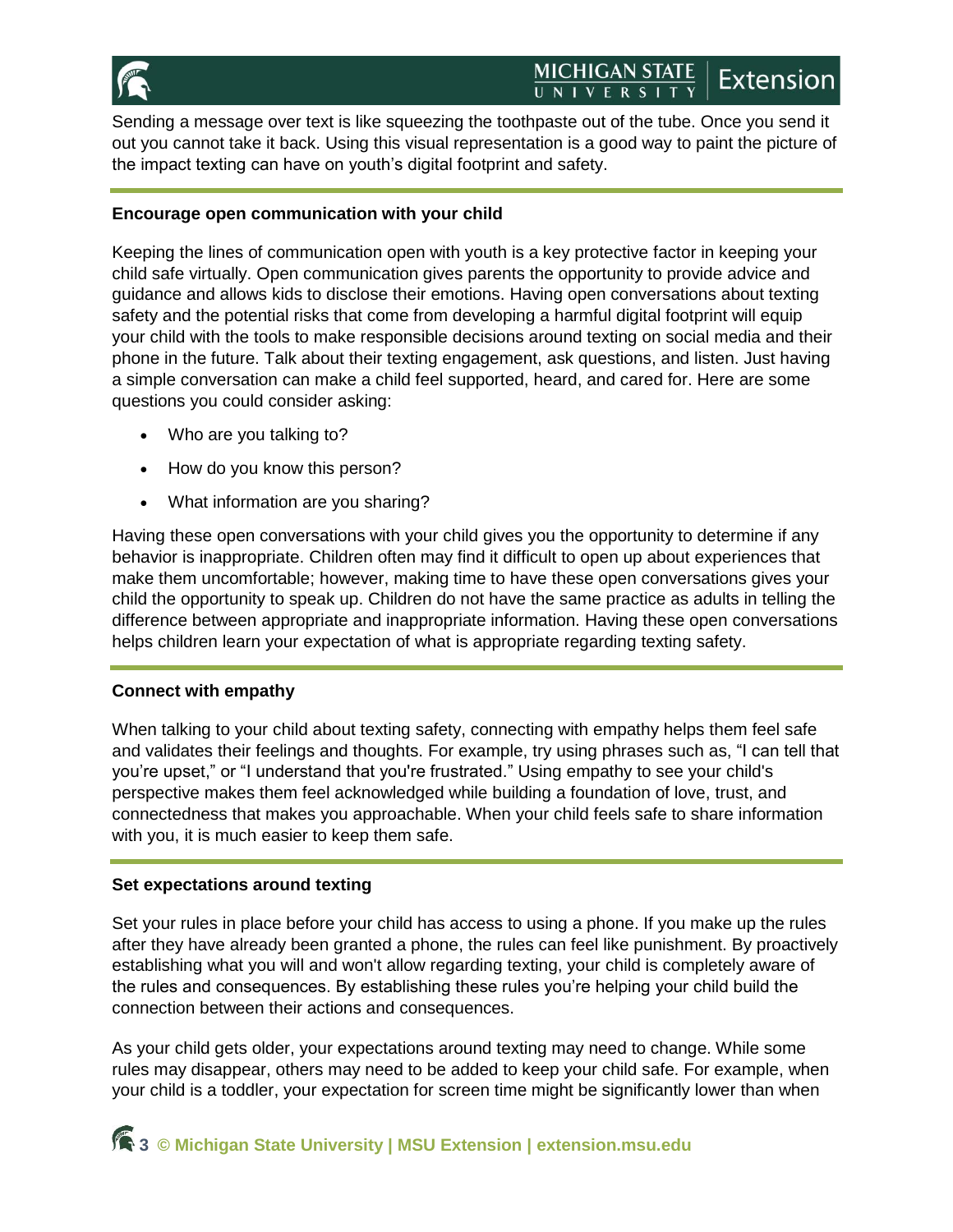

#### **MICHIGAN STATE** Extension UNIVERSITY

they are a teenager. On the other hand, you might have not had any expectations for texting strangers because you always supervised their technology usage; however, as they grow older and become more independent, you will need to have these conversations.

Some texting boundaries to consider follow:

- Develop a list of people your child can text.
	- $\circ$  Do they know them personally? Is there a mutual friend?
	- o Are all of those numbers in their phone contact list?
- Establish sites or apps they are allowed to use to communicate.
	- $\circ$  Are they only allowed to use sites with parental control and privacy settings?
- Set times when they are allowed and not allowed to text.
	- $\circ$  Can they text in the morning, at mealtimes, after school, evenings, late nights?
	- $\circ$  What are your child's strengths and weaknesses? For example, if getting to school on time is an issue for your child, consider making a rule about no texting in the morning until their backpack is packed and they are dressed for school.
- Determine what information is appropriate to text.
	- $\circ$  Do you model the behavior that you expect your child to use while texting?
	- $\circ$  What is your child allowed to text about to family, neighbors, or other kids? (For example, it's okay to text a family member about your after-school schedule but it's not okay to text neighbors with information about where you are going to be.)
- Determine the social media sites they are allowed to text on.
- Decide when they are allowed to get a phone or tablet.
	- $\circ$  Why does your child need a phone? What are the needs and benefits of a form of communication at this age?
- **Establish where it is appropriate and not appropriate to text.** 
	- $\circ$  Can they text in the bedroom, in bathrooms, while driving?
- Establish when your child can share their location as some apps are set to share your location automatically.

#### **Follow through with your rules**

Be consistent with your rules and consequences. If your household rule is that phones have to be out of the bedroom after 10 p.m. or you lose phone privileges the next day and your child breaks that rule, you must follow through with your predetermined consequence. If you are constantly allowing your child to break the rules, they will not understand that behaviors have consequences.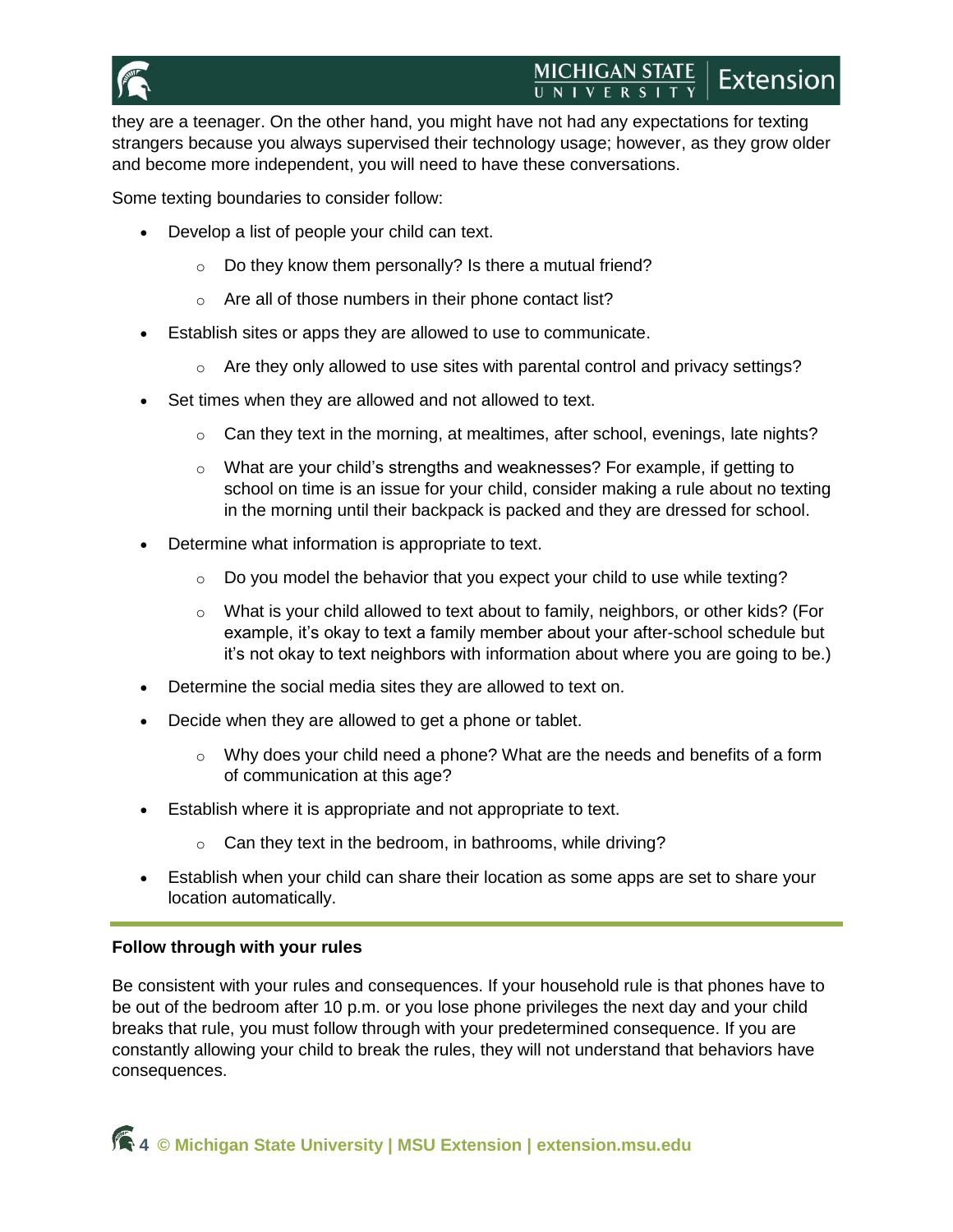

## **Teach your child to evaluate what information is being sent through their text**

Although texting is convenient for quick messages, it loses the component of having context with the message. Text messages are open to interpretation from the reader since there are no nonverbal cues or emphasis on certain words. For example, if someone texts, "Do whatever you want," one person might read this with a negative connotation, whereas another person may read it thinking they are supporting their decision.

#### **Talk to your child about phone etiquette**

You should talk not only about your own household rules, but also about the social norms of phone etiquette with your child. Some of these include putting your phone away when talking to others, silencing your phone when attending meetings or quiet areas (such as in a library or in class), and considering how your tone of voice will be perceived.

Remind your child to be kind through their texts.

To help youth think about being kind, have them consider the following guidelines:

- Take a moment to pause before responding.
- Consider if what you are sending could be taken out of context or someone might think it is hurtful.
- Always ask for clarification when something doesn't make sense, or might seem hurtful or hard to interpret.
- Apologize if something is misinterpreted by someone.
- Seek help from an adult if unsure how to respond.
- If you can't say something nice, say nothing at all.
- If a text is hateful or bullying, tell an adult, but do not respond to the text.

# **CONCLUSION**

A survey found that 59% of teens have experienced some type of harassment online and 90% of teens agree that online bullying is an issue for their age group (Pew Research Center, 2018). Cyberbullying is a prominent issue among teens. It is not only important to teach youth to be kind through technology, but also to speak up. Often when youth are being bullied online, they are afraid of the consequences that could come from tattling. However, if you have built a foundation of trust and security with your child, they are more likely to come to you when they are being cyberbullied.

Most parents' number one goal is keeping their kids safe and equipping them to lead the best lives possible. This can seem like a daunting task as it is inevitable that your child is going to make mistakes with their technology. We are all human. The best thing you can do to keep your child safe online is to pay attention, be actively involved, and make informed decisions about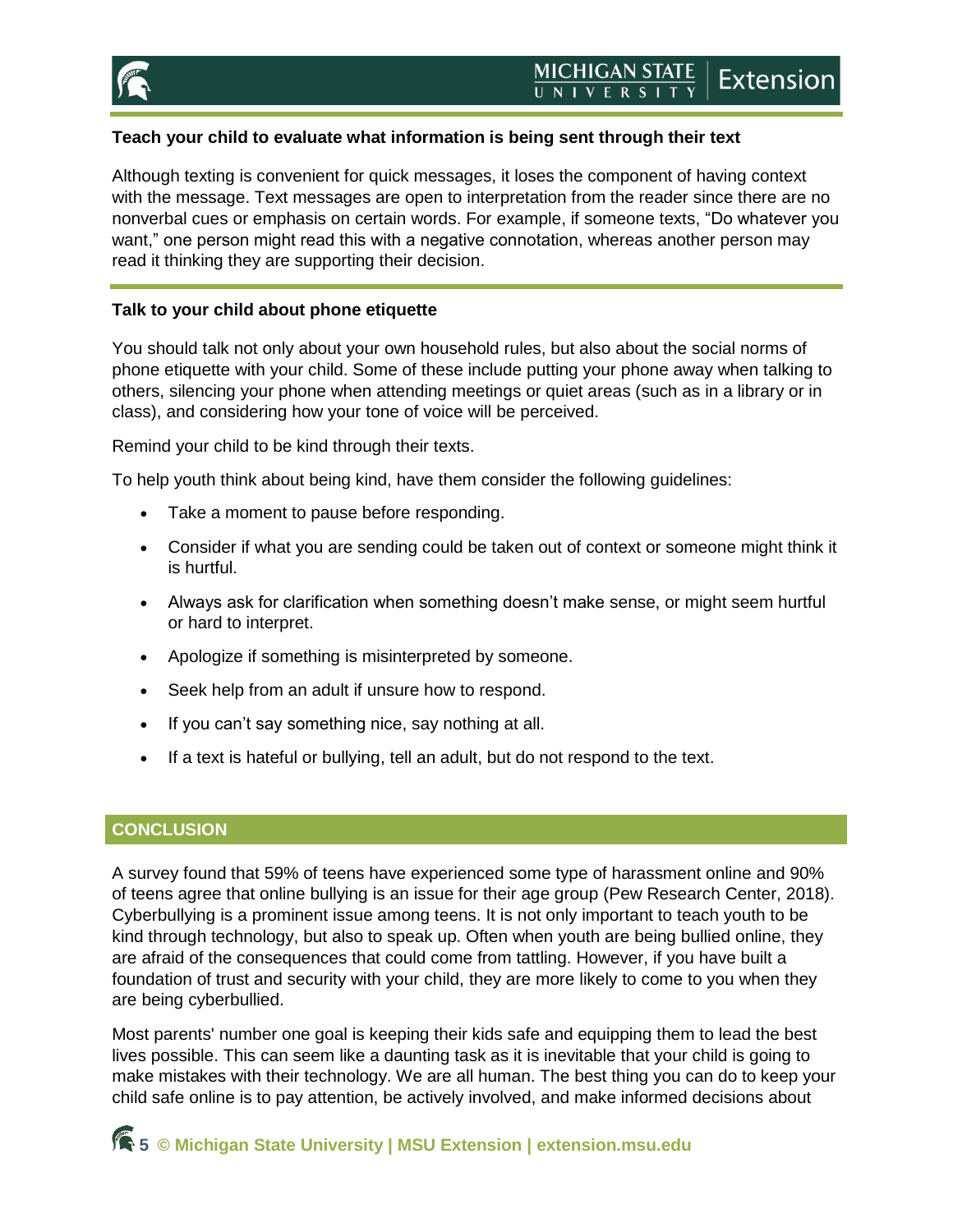

#### **MICHIGAN STATE** Extension UNIVERSITY

things that could affect their safety. Even if these efforts seem scary or overwhelming, being prepared and vigilant are key steps in protecting your child and helping them build the skills that will help them stay safe as they get older. You don't have to prevent your child from texting anyone. Instead, have these conversations, set appropriate boundaries, and stay tuned in. You can do a lot of things to protect your child that shouldn't prevent you and your child from enjoying technology and the benefits it can bring.

# **REFERENCES**

Netsafe. (2021) *What is a digital footprint?.* <https://www.netsafe.org.nz/digital-footprint/>

Pew Research Center. (2009). *Teens and sexting.*  <https://www.pewresearch.org/internet/2009/12/15/teens-and-sexting/>

Pew Research Center. (2018). *A majority of teens have experienced some form of cyberbullying.* [https://www.pewresearch.org/internet/2018/09/27/a-majority-of-teens](https://www.pewresearch.org/internet/2018/09/27/a-majority-of-teens-have-experienced-some-form-of-cyberbullying/)[have-experienced-some-form-of-cyberbullying/](https://www.pewresearch.org/internet/2018/09/27/a-majority-of-teens-have-experienced-some-form-of-cyberbullying/)

# **FIND OUT MORE**

To find out more about keeping kids safe, check out these other MSU Extension resources:

- **Be SAFE: Safe, Affirming and Fair Environments** [\(https://bit.ly/36CwUk7\)](https://bit.ly/36CwUk7)—The Be SAFE curriculum is designed to help young people aged 11 to 14 and adults work in partnership to create environments that are physically and emotionally safe. It draws from extensive research from a variety of key disciplines, as well as from evidencebased bullying prevention programs. Be SAFE includes engaging activities that promote social and emotional learning and development, address and prevent bullying, and foster positive relationships with peers and adults. Designed for use in out-of-school time settings (such as 4-H, Boys and Girls Clubs, Scouts, and after-school programs), Be SAFE also applies to middle school settings.
- **Keeping Kids Safe series** [\(https://bit.ly/3jG8JFo\)](https://bit.ly/3jG8JFo)**—**The fact sheets in this series are designed for parents and adults who work with kids from birth to age 17. They cover issues related to body ownership, boundaries, and safety; consent; identifying and communicating about feelings; monitoring and limiting technology use; sharing about kids on social media; and recognizing and preventing grooming by child sexual predators. There are currently 11 titles in the series:
	- Keeping Kids Safe: Ages 0 to 5:<https://bit.ly/3zLjmhG>
	- Keeping Kids Safe: Ages 6 to 11:<https://bit.ly/3f8ecEH>
	- Keeping Kids Safe: Ages 12 to 17:<https://bit.ly/3zRbWJB>
	- Keeping Kids Safe: The Downside to "Sharenting" on Social Media: <https://bit.ly/3f9toBl>
	- Keeping Kids Safe: Preventing Grooming by Child Sexual Predators: <https://bit.ly/3ib4vXZ>
	- Keeping Kids Safe: How Child Sexual Predators Groom Children: <https://bit.ly/3BWyRFc>
	- Keeping Kids Safe: How Child Sexual Predators Groom Adults, Families, and Communities:<https://bit.ly/3f8F7jM>
	- Keeping Youth Safe Virtually: Best Practices:<https://bit.ly/2Vl9Cvr>
	- Keeping Kids Safe: Characteristics of Child Sexual Offenders: <https://bit.ly/3Bh2gJa>